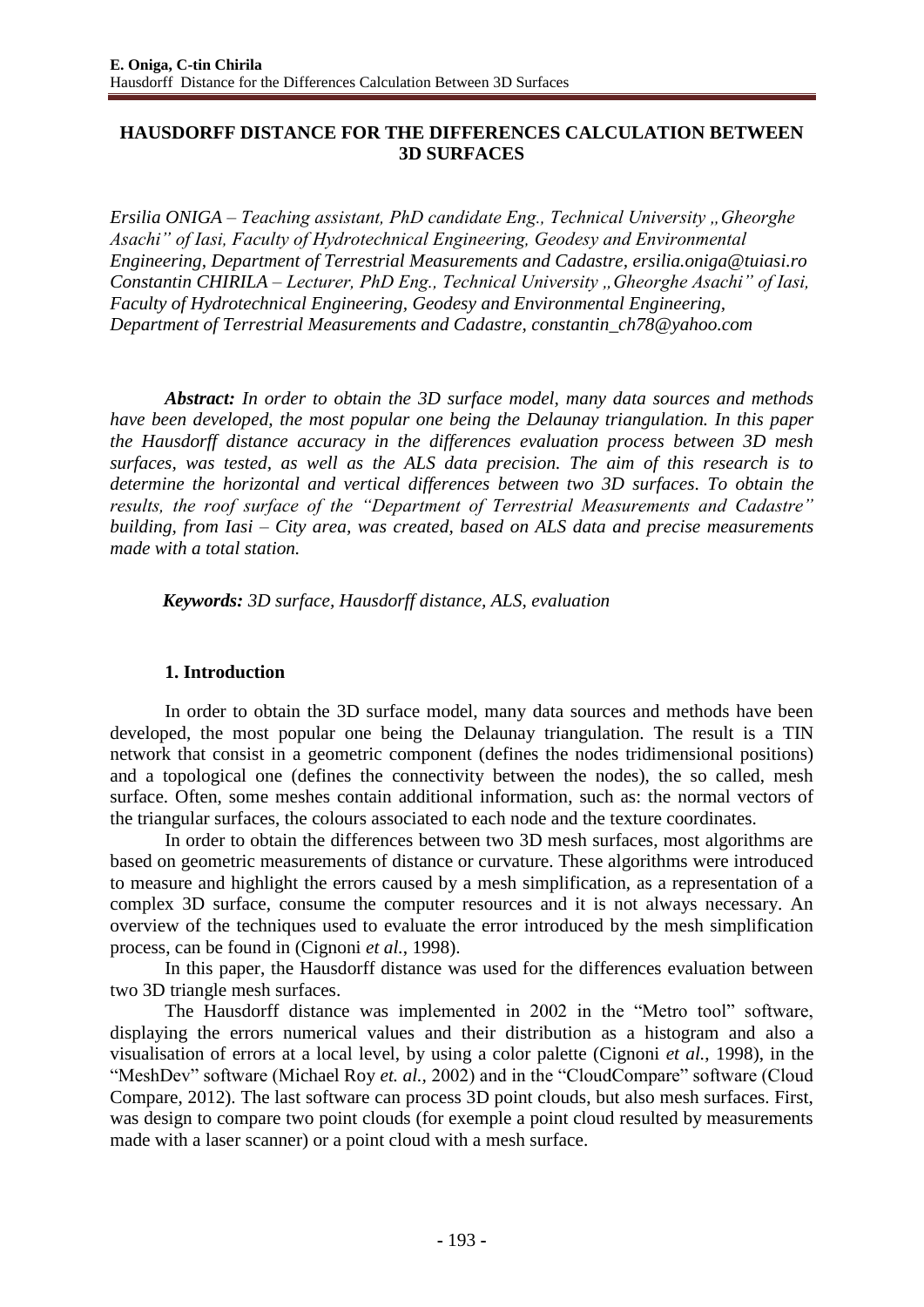## **2. Presentation of the Study Area, Materials and Equipment**

### **2.1. Presentation of the Study Area**

The "Department of Terrestrial Measurements and Cadastre" building, from the Technical University "Gheorghe Asachi" of Iasi, has two building parts with different heights, both with a regular shape that is rectangular parallelepiped.



Fig. 1 **–**The roof surface of the (a) north building part, (b) south building part

## **2.2. Materials and Equipment**

The main materials for this task are the aerial laser scanner and the standard surveying tools. The topographic measurements were made using the Leica TC(R) 405 total station, having the data processed with the TopoSys software, while the 3D points were handled using Leica Cyclone v.6.0 and Cloud Compare software.

### **2.3 The Hausdorff distance**

Hausdorff Distance - named after Felix Hausdorff, is the most famous metric for comparing two mesh surfaces, providing a global comparison.

Considering two surfaces *S* and *S'*, the distance between *S* and *S'* is  $d_S(S, S')$ , defined as:

$$
d_S(S, S') = \max_{p \in S} d(p, S'), \tag{1}
$$

where  $d(p, S') = \min_{p' \in S'} d(p, p')$  and  $d(p, p')$  is the Euclidean distance between two points in  $R^3$ .

This distance is not symmetric, for exemple  $d(S, S') \neq d(S', S)$ . The  $d(S, S')$  distance will be called the *forward distance*, and the *d( S',S )* the *backward distance*. The term Hausdorff symmetric distance  $d_S(S, S')$ , will be introduced, defined as:<br> $d_S(S, S') = max[d(S, S'), d(S', S')]$ .

$$
d_S(S, S') = \max[d(S, S'), d(S', S)].
$$
\n(2)

The symmetrical distance offers a more accurate measurement of the differences between two surfaces, because the one-side distance can lead to an underestimation of the distance values between the two surfaces, as shown in Fig. 2. In this case, d(S,S') will be a lot smaller than  $d(S', S)$  distance, because  $d(A, D) \leq d(B, S)$ .

When the orthogonal projection  $p'$  of the point  $p$  on the triangle surface  $T'$ , is inside the triangle, the distance from the point to the triangle is nothing but a point to plan distance. When the point projection is outside the triangle *T'***,** the point to triangle distance, is the distance from the point  $p$  to the closest point  $p''$  that belongs to a triangle side, as you can see in *Fig. 2.*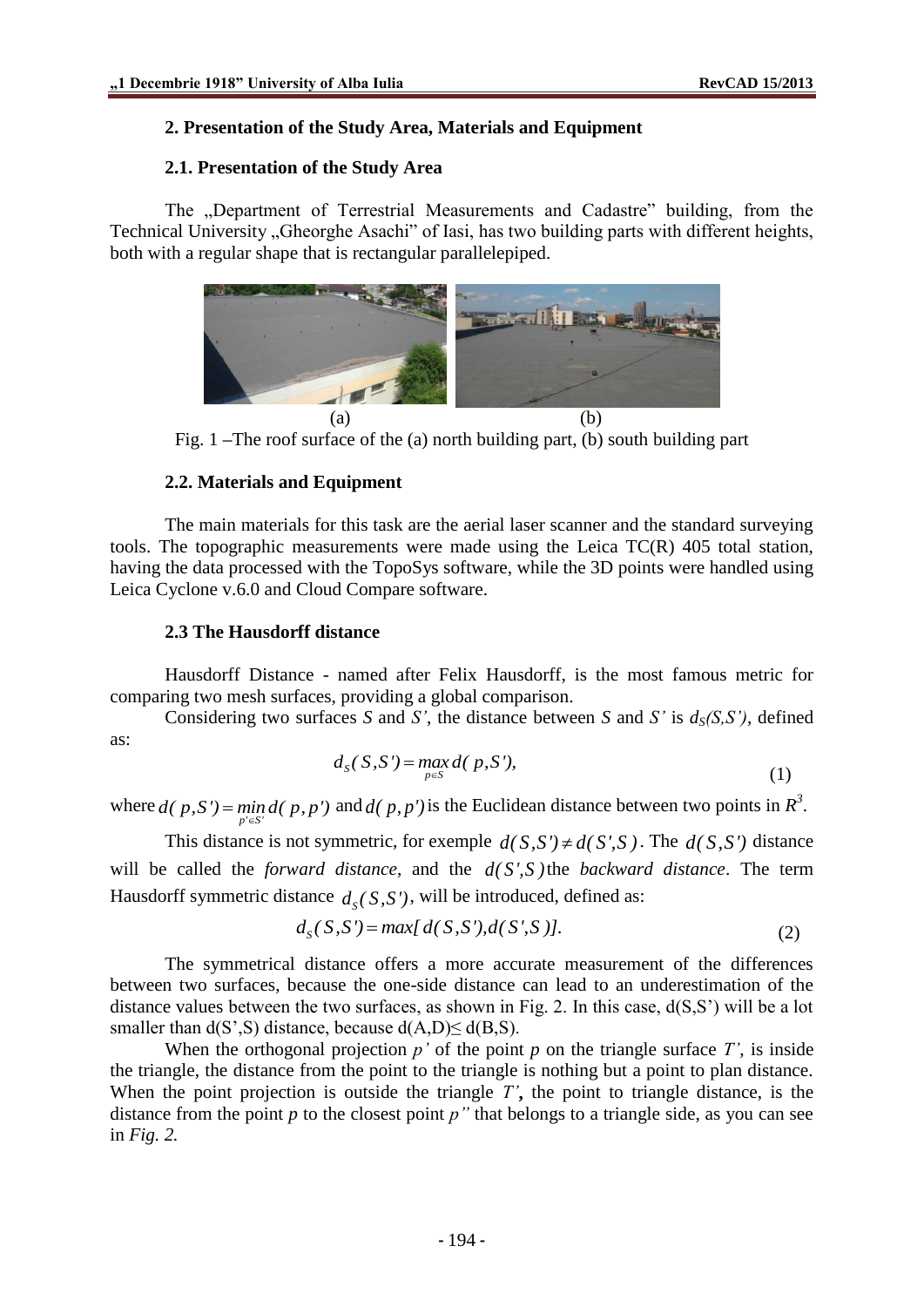

Fig. 2 **–** The distances between S and S' surfaces, (b) The distance between **p** şi **T'** with p' situated outside the triangle (Aspert N. *et al.*, 2002), (c) The distance between **p** şi **T'** with p' situated inside the triangle (Roy M. *et al.*, 2004)

Even if the distance  $d(p, S')$  can be calculated analytically for any point  $p$ , a sampling of the triangle surface it is necessary, in order to obtain the maximum for  $p \in S$ . Thus, each triangle which belongs to *S* surface is sampled, computing the distances between each nod of each sample and *S'* surface (Fig. 3a).

The differences between the two surfaces formed by triangles, calculated using the Hausdorff distance, are graphically shown in Fig. 3.



Fig. 3 – (a) The sampling scheme performed on a triangle (Roy M. *et al.*, 2004), The distances calculation between two mesh surfaces, (b) at local level, only in the triangle vertices, (c) at global level, both in the triangle vertices and in different points on its surface

Having a set of distances, the mean distance  $E_m$  between two surfaces, is calculated using the following formula:

$$
d_m(S, S') = \frac{1}{|S|} \int_S d(P, S') ds.
$$
 (3)



Fig. 4 –Signed distances between S and S' surfaces (S is the sampled curve) (Cignoni P. *et al.*, 1998)

If the *S'* surface is orientable, the distance between point *p* (which belongs to *S s*urface) and the *S'* surface, can be said, only informally speaking, that is positive, if the *p* closest point, namely  $p' \in S'$  is in the outer space with respect to *S*, and negative otherwise (Fig. 4). Or, in other words, if *Np* is the normal vector to *S* in point *p* and  $p' \in S'$  is the nearest point, the sign of the distance is given by the relation  $N_p(p'-p)$ .

The distance accompanied by its sign was introduced in the "*Cloud Compare*" software for a independent evaluation of the areas that belong to the first surface and are situated inside or outside the space, relative to the second surface.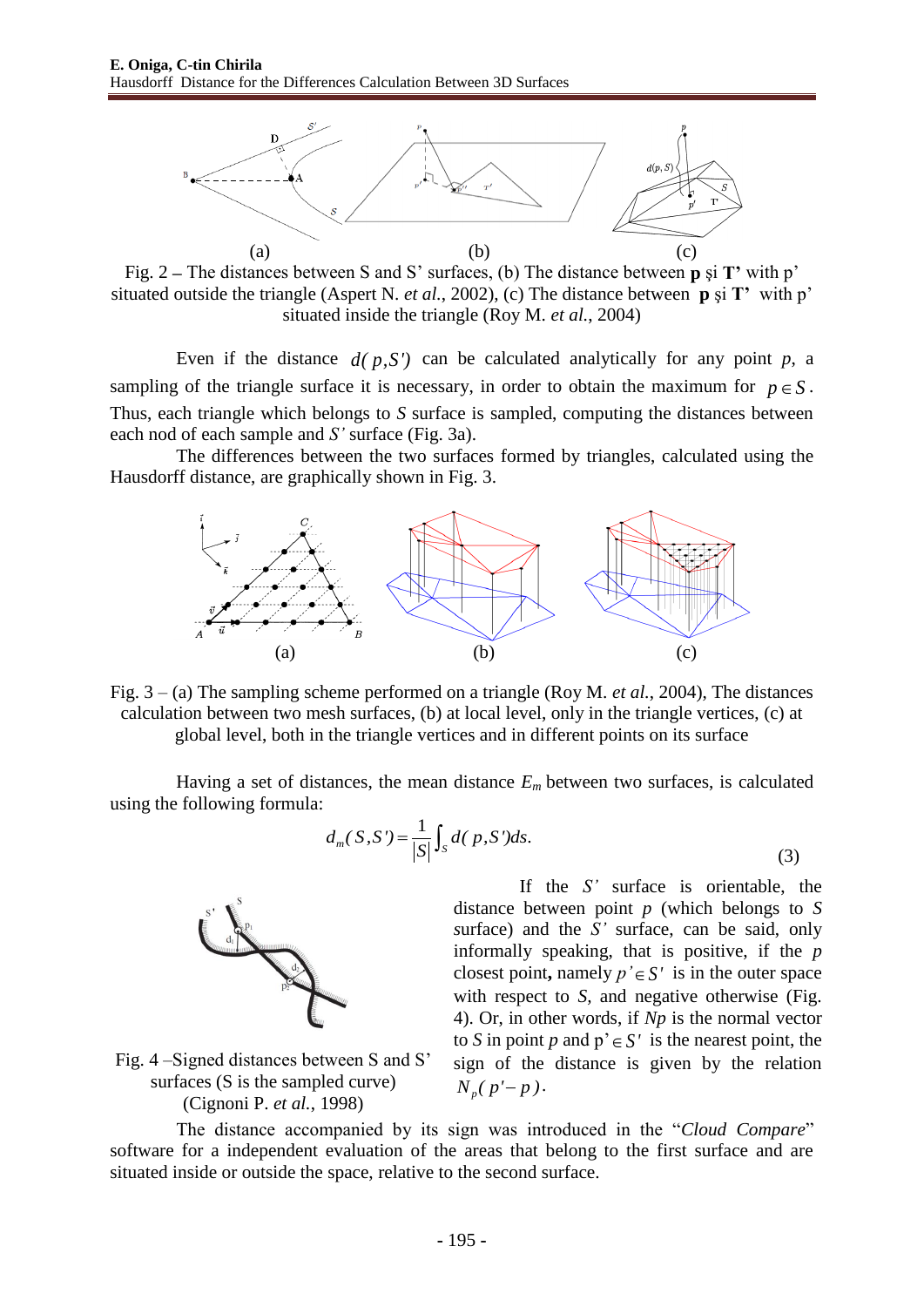#### **3. Results and discussion**

#### **3.1 Total Station Surveying**

For the building roof located in the North side, a total of 567 detail points, uniformly distributed over the roof surface, as well as on its edge, was measured from a single point station. Two points located in the corners of the roof, have been materialized, for the station orientation, as can be seen in Fig. 5. For the building roof located in the South side, a number of 105 detail points has been measured, from a single point station, with orientation on a single point with known coordinates (Fig. 5). Both the station coordinates and the points coordinates used for orientation, were determined by GNSS technology using a S82-South V rover.

Uniting the measured detail points on the edge of the building, the two roofs limits were obtained, marked in red colour in Fig. 5.

To assess the accuracy of the roofs edges obtained based on ALS data, were superimposed over those obtained with precision using a total station measurements, the differences ranging from the minimum of 1 cm up to a maximum of 60 cm, for the Noth building path, namely from 1 cm up to a maximum of 70 cm, for the South building part.

It should also be noted that two points that were classified as "high vegetation", and which by their horizontal position belong to the roof plan, actually represents a point measured on the pilaster with the antenna of the GNSS reference station, and a second one, measured on a flue of the building ventilation system (Fig. 5, 6). Horizontal distance calculated based on the two sets of coordinates is about 70 cm, this explaining very clearly the differences between the two limits.





Fig. 5 **–** The roof boundary and edges of the "Cadastre" building, with red being marked the ones obtained based on total station measurements and with black colour those obtained based on ALS data

Fig. 6 **–**(a)The Delaunay triangulation applied for the ALS data, the two peaks representing the pilaster of the GNSS antenna and a flue of the building ventilation system, (b) digital image

#### **3.2 The ALS horizontal precision using the Hausdorff distance**

Were created two \*txt file, one containing the detail points coordinates resulted after the total station measurements, and the other one containing the ALS data. Then were imported into the *"CloudCompare v.2.4*" software, where, first were created two triangular surfaces by the Delaunay triangulation. Then, the two surfaces were compared, considering as reference surface the one resulted from total station measurements, using as comparison metric the sign Hausdorff distance and the octree level 8.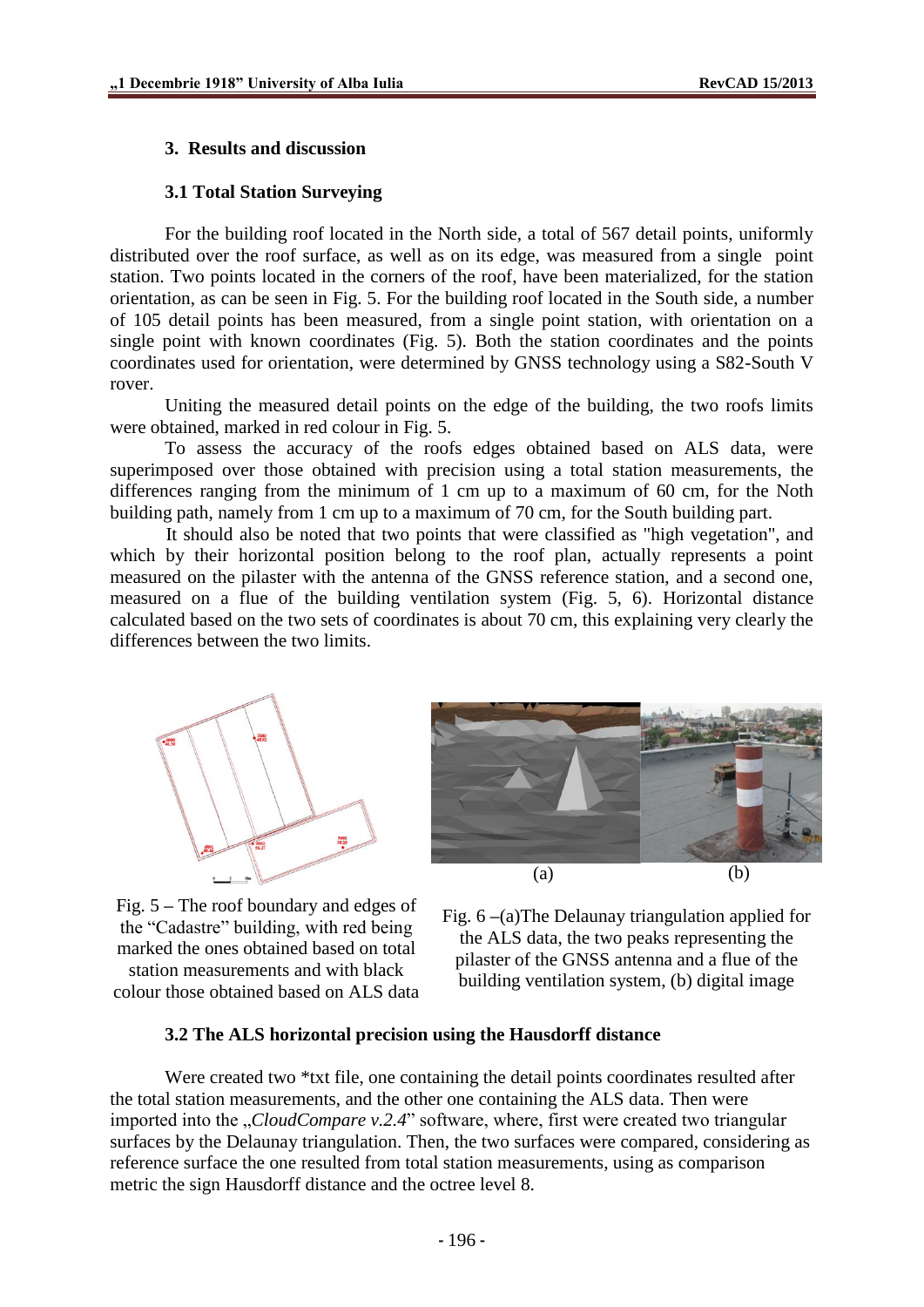

Fig. 7 – The differences between the surface resulted based on ALS data and that obtained based on GNSS measurements (a) the roof surface of the North building part, (b) the roof surface of the south building part

For the roof of the building north part, the differences were of maximum **63.4 cm**, and for the roof of the building south part, the differences were of maximum **67.4 cm**, representing the horizontal translation between the two data sets (Fig. 7).

### **3.2 The ALS vertical precision using the Hausdorff distance**

To determine the ALS data vertical precision, the two surfaces generated based on GNSS and ALS data, should be compare regardless the translation between them, or should be compare only the double coverage area. To obtain this area, the two meshes should be cut after an outline that defines the boundary of the double coverage area. This cannot be done directly in the "*CloudCompare*" software, that's why a regular grid was built, which have the same dimensions for both surfaces, and there is no translation between them (each node of the grid belonging to the first surface correspond to a node of the grid that belongs to the second surface).

In order to achieve the purpose, the roof detail points have been interpolated. Various methods have been chosen, in order to find the most accurate one for the roof surface generation. Were used the interpolation methods existing in the Matlab programming language library, both for the interpolation of a data set distributed in a regular rectangular grid, as well as, of a data set randomly distributed.

Taking into account that the ALS points density is  $4-5$  pct/m<sup>2</sup> and the points determined by GNSS measurements are located at distances of about 1-2m, the grid size of 0.5m, was chosen (Chirilă C*. et. al.,* 2013).

The statistical results obtained for the 0.5 m grid size, using the four interpolation methods, and the testing performed on the three control points (the station point and the two orientation points) in the case of ALS data interpolation, are presented in Table 1, and the results obtained in the case of GNSS interpolation, are presented in Table 2.

The average of the deviations in absolute value from the mean was calculated with the following relation:

$$
\theta = \frac{1}{n} \sum_{i=1}^{n} \left| x - \overline{x} \right| , \tag{4}
$$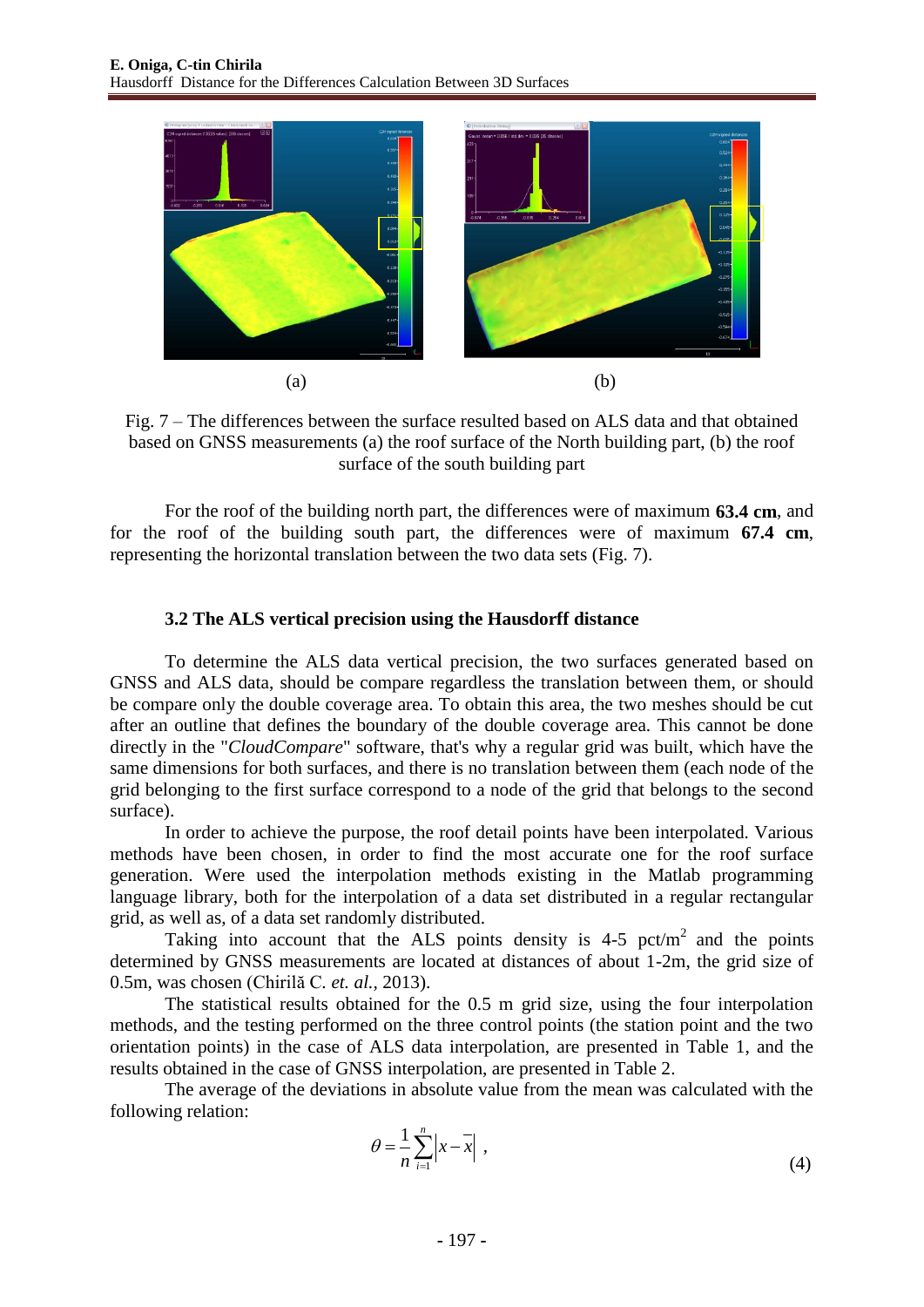where x is the mean average of the individuals determinations and  $n$  is the determinations total number.

Table 1 – The statistical results of the ALS data set interpolation, through the existing methods in the Matlab programming language library (0.5 m)

| The interpolation method  | Mean deviation of Maximum value<br>transformation<br>[cm] | of deviation<br>$\lceil$ cm $\rceil$ | Average of the<br>deviations in absolute<br>value from the mean<br>$\lceil$ cm $\rceil$ |
|---------------------------|-----------------------------------------------------------|--------------------------------------|-----------------------------------------------------------------------------------------|
| Linear                    | 1.65                                                      | 13.22                                | 1.20                                                                                    |
| Nearest neighbor          | 1.54                                                      | 14.00                                | 0.54                                                                                    |
| <b>Spline bicubic</b>     | 1.38                                                      | 9.11                                 | 0.99                                                                                    |
| $(1 \text{ m grid size})$ | 2.34                                                      | 13.52                                |                                                                                         |

Table 2 – The statistical results of the GNSS data set interpolation, through the existing methods in the Matlab programming language library (0.5 m)

| Interpolation method              | Mean<br>deviation of<br>transformation<br>$\lceil$ cm $\rceil$ | Maximum<br>value of<br>deviation<br>$\lceil$ cm $\rceil$ | Average<br>deviations in<br>absolute value<br>from the mean<br>$\lceil$ cm $\rceil$ | Mean deviations<br>in the control<br>points [cm] |
|-----------------------------------|----------------------------------------------------------------|----------------------------------------------------------|-------------------------------------------------------------------------------------|--------------------------------------------------|
| Linear                            | 0.59                                                           | 5.00                                                     | 0.37                                                                                | 5.0                                              |
| Nearest neighbor                  | 0.07                                                           | 1.00                                                     | 0.01                                                                                | 6.0                                              |
| <b>Spline bicubic</b>             | 0.28                                                           | 1.04                                                     | 0.20                                                                                | 5.0                                              |
| $(1 \text{ m grid size})$<br>, v4 | 0.46                                                           | 3.44                                                     | 0.30                                                                                | 3.5                                              |

The spline bicubic interpolation method was chosen for the grid generation. The graphic representation of the surfaces corresponding to the building roofs, is presented in Fig. 8.



Fig. 8 – The surface interpolated by the spline bicubic method, with the grid size of 0.5 m, based on ALS data, (a) the roof of the north building part, (b) the roof of the south building part

Then, were calculated the Hausdorff distances using the *"CloudCompare v2.4"* software, between the common nodes corresponding to the two surfaces (ALS and GNSS), yielding the maximum difference of **17.9 cm,** the mean difference of 7.53 cm, and the standard deviation of 3.34 cm, for the north building part (4535 common nodes) and the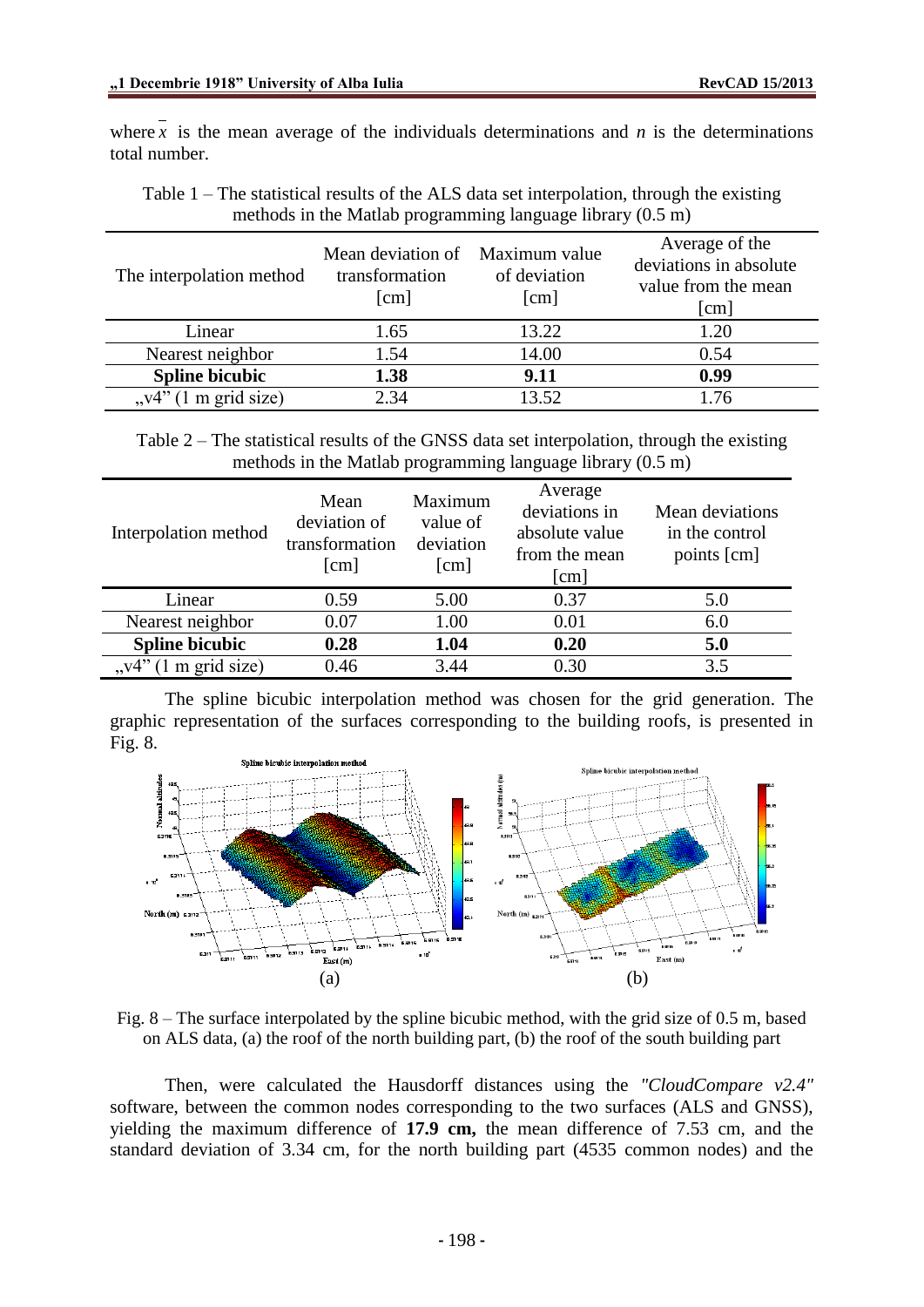maximum difference of **17.3 cm,** the mean difference of 6.64 cm, and the standard deviation of 2.74 cm, for the south building part (1198 common nodes) (Fig. 9).



Fig. 9 – The differences between the roof surface of (a) the north building part, (b) the south building part, resulted from ALS data and the one resulted based on GNSS measurements, for the 0.5 m grid size

A second comparison was made between the surfaces obtained by the ALS and GNSS data approximation, using the least squares method, with the help of the "*Leica Cyclone v.6.0*" software, and those obtained by Delaunay triangulation. The roof surface of the North building part was approximated with four planes, and the roof surface of the South building part was approximated by a single plane.

In the case of the roof surface belonging to the North building part, the maximum positive difference between the surface obtained by approximating the ALS data and the one obtained by Delaunay triangulation is **20.5 cm**, the mean difference is 0.37 cm, and the standard deviation is 3.89 cm, as can be seen in Fig. 10 a*.* The maximum negative difference between the surface obtained by approximating the GNSS data and the one obtained by Delaunay triangulation is **21.22 cm**, the mean difference is 0.06 cm, and the standard deviation is 6.26 cm, as can be seen in Fig. 10 b*.*



Fig. 10 **–** The differences between the roof surface of the North building part, resulted by interpolating the (a) ALS , (b) GNSS data, using the Delaunay triangulation, and the one resulted by points approximation using the "Leica Cyclone v.6.0" software



Fig. 11 – The differences between the roof surface of the South building part, resulted by interpolating the (a) ALS , (b) GNSS data, using the Delaunay triangulation, and the one resulted by points approximation using the "Leica Cyclone v.6.0" software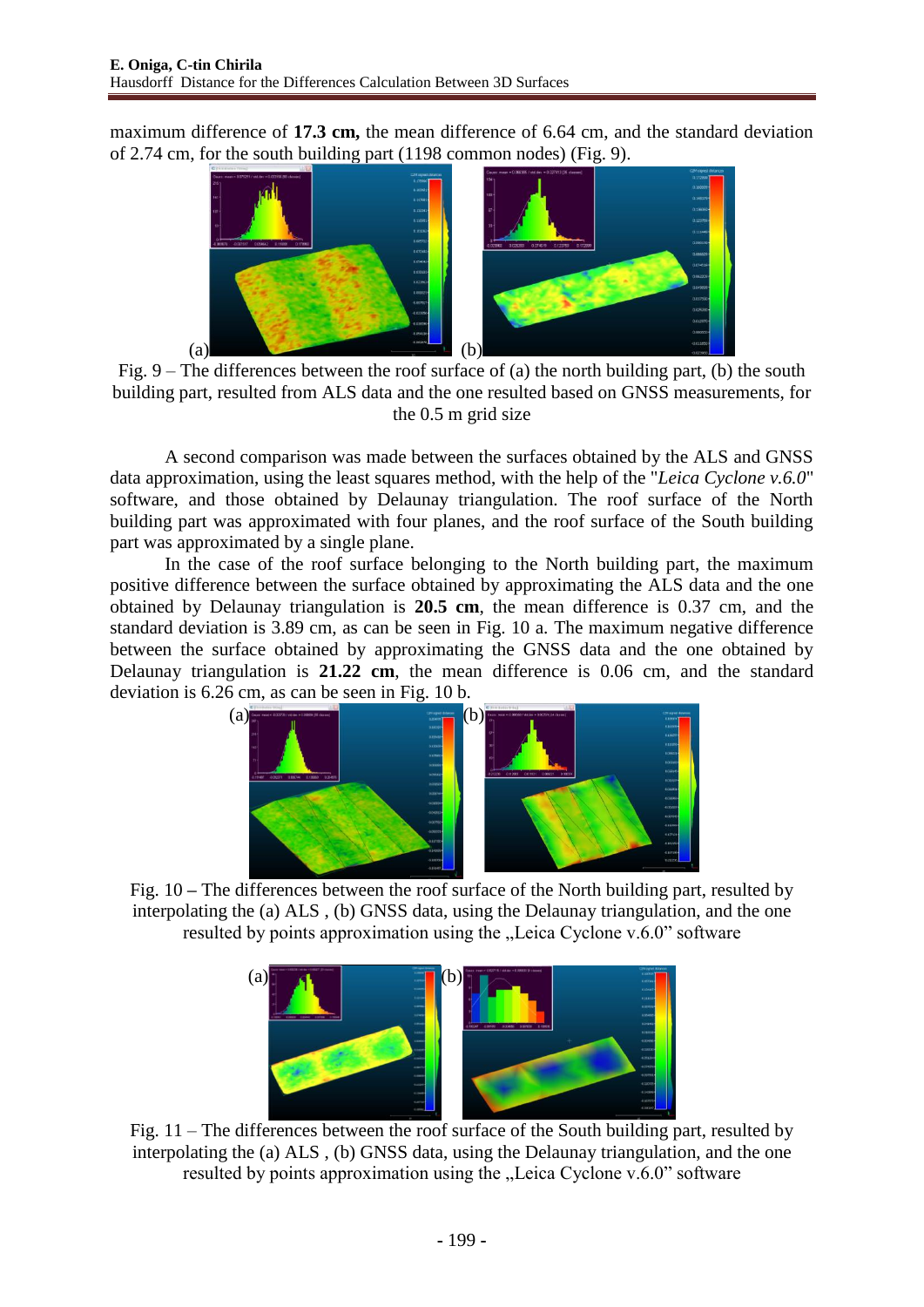In the case of the roof surface belonging to the south building part, the maximum positive difference between the surface obtained by approximating the ALS data in the *"Leica Cyclone v.6.0"* software, and that obtained by means of Delaunay triangulation is **19.1 cm**, the maximum negative is 18.1 cm, the mean difference is 0.24 cm and the standard deviation of 5.67 cm (Fig. 11). The maximum positive difference between the surface produced by the approximation of the GNSS data and that obtained by means of Delaunay triangulatia is 18.05 cm, the maximum negative difference is **19 cm**, the mean difference is 2.77 cm and standard deviation of 9.66 cm (Fig. 11).

To verify the results obtained in the "*CloudCompare*" software, have been approximated the ALS data and the GNSS data, corresponding to the roof of the South building part, with a plan by the least squares method, by a created program in the Matlab programming language. The purpose of this experiment is to calculate the differences between the elevation of each point and the elevation of the point defined by the same position within the XOY plan and belongs to the approximated plan, and to compare them with those obtained in the "*CloudCompare"* software.

The starting point was the implicit equation of the plan, having the following form:<br> $A \cdot x + B \cdot y + C \cdot z + D = 0$ ,

$$
A \cdot x + B \cdot y + C \cdot z + D = 0,\tag{5}
$$

where *A*, *B* and *C* represents the plan parameters, respectively, the plan normal components, along the three axes.

The distance from point  $P_i(x_i, y_i, z_i)$  to the plan  $\pi$  defined by the relation (6) is:<br> $A(P, \pi) = \frac{|Ax_i + By_i + Cz_i + D|}{\pi}$ 

$$
d(P_i, \pi) = \frac{|Ax_i + By_i + Cz_i + D|}{\sqrt{A^2 + B^2 + C^2}}.
$$
\n(6)

For a given data set  $\left\{ (x_i, y_i, z_i) \right\}_{i=1}^n$  $\{x_i, y_i, z_i\}_{i=1}^n$ , have to be determined the *A*, *B* and *C* parameters, so that, the plan that best fits the points it is obtained by the minimisation of the distances (perpendiculars) drawn from each point of  $z_i$  normal altitude, to the  $Ax_i + By_i + C$  plan, or in other words, the sum of the squared errors between the *z<sup>i</sup>* points normal altitudes and the plan corresponding values is minimized:

$$
\sum_{i=1}^{n} d(P_i, \pi)^2 \to \min. \tag{7}
$$

The following function is considered:

$$
F_i(A, B, C) = \sum_{i=1}^{n} \Big[ \Big( Ax_i + By_i + C \Big) - z_i \Big]^2,
$$
\n(8)

In order to obtained the final values of the plan normal parameters (*A, B* and *C*) the Gauss-Newton method is used.

To aply the least square principle, it is considered  $F_i = 0$ . The partial derivates of the

function with respect to the arguments A, B and C, are:  
\n
$$
\frac{\partial F_i}{\partial A} = 2Ax_i^2 + 2Bx_iy_i + 2Cx_i - 2x_iz_i = 0,
$$
\n
$$
\frac{\partial F_i}{\partial B} = 2By_i^2 + 2Ax_iy_i + 2Cy_i - 2y_iz_i = 0,
$$
\n
$$
\frac{\partial F_i}{\partial C} = 2C + 2Ax_i + 2By_i - 2z_i = 0.
$$
\n(9)

The gradient of the function *F*, has to satisfy the condition 
$$
\nabla F_i = (0,0,0)
$$
:  
\n
$$
(0,0,0) = \nabla F_i = 2 \sum_{i=1}^{n} \Big[ \big( Ax_i + By_i + C \big) - z_i \Big] (x_i, y_i, 1).
$$

The general equation system written in matrix form is: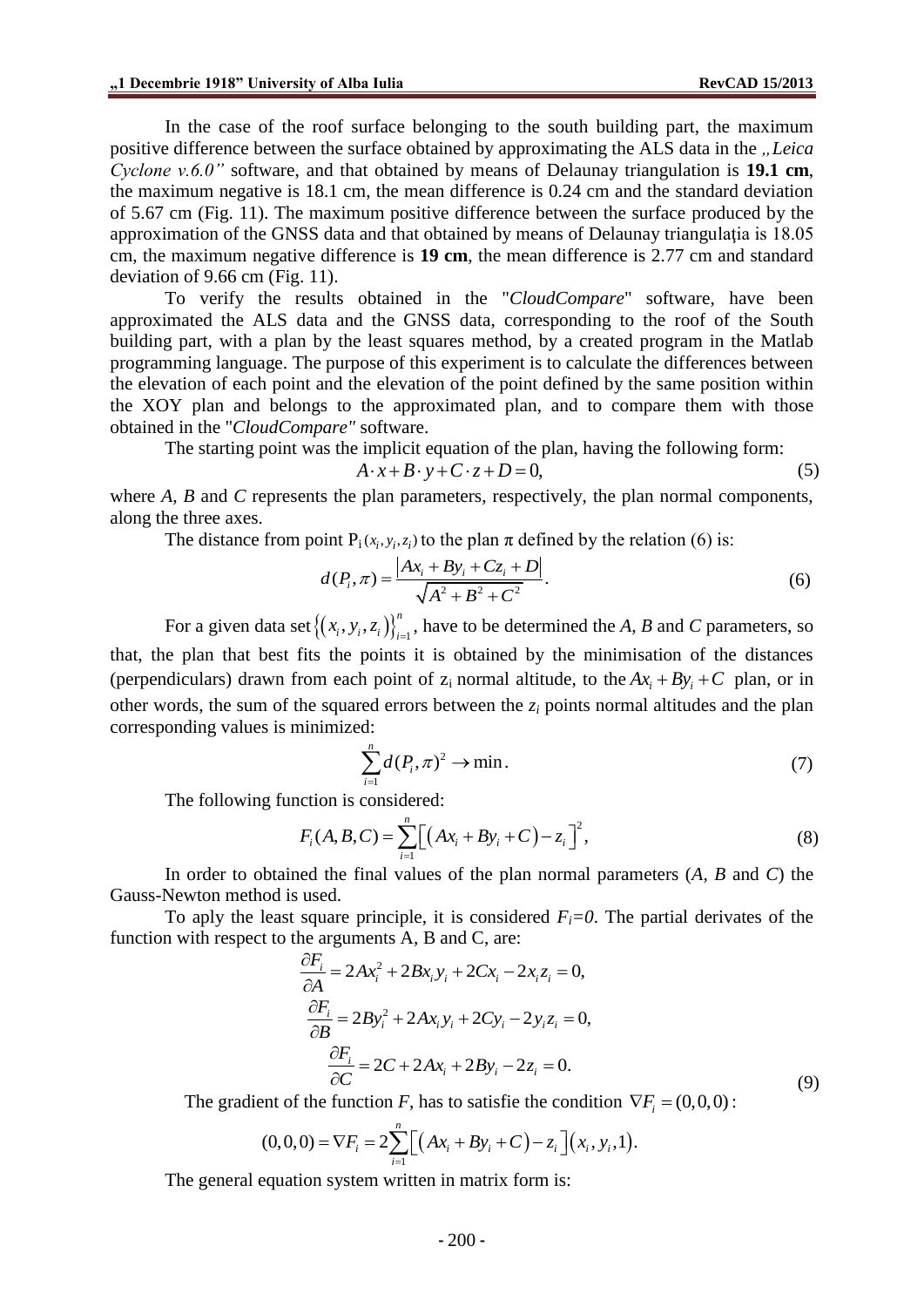$$
A_{3,3} \cdot X_{3,1} = V_{3,1},\tag{10}
$$

or detailed:

$$
\begin{bmatrix}\n\sum_{i=1}^{n} x_i^2 & \sum_{i=1}^{n} x_i y_i & \sum_{i=1}^{n} x_i \\
\sum_{i=1}^{n} x_i y_i & \sum_{i=1}^{n} y_i^2 & \sum_{i=1}^{n} y_i\n\end{bmatrix}\n\begin{bmatrix}\nA \\
B \\
C\n\end{bmatrix} =\n\begin{bmatrix}\n\sum_{i=1}^{n} x_i z_i \\
\sum_{i=1}^{n} y_i z_i \\
\sum_{i=1}^{n} z_i\n\end{bmatrix}.
$$
\nwhere:\n
$$
A_{3,3} =\n\begin{bmatrix}\n\sum_{i=1}^{n} x_i^2 & \sum_{i=1}^{n} x_i y_i & \sum_{i=1}^{n} x_i \\
\sum_{i=1}^{n} x_i y_i & \sum_{i=1}^{n} y_i \\
\sum_{i=1}^{n} x_i y_i & \sum_{i=1}^{n} y_i\n\end{bmatrix};\n\quad\nX_{3,1} =\n\begin{bmatrix}\nA \\
B \\
C\n\end{bmatrix} \quad\nand \quad\nV_{3,1} =\n\begin{bmatrix}\n\sum_{i=1}^{n} x_i z_i \\
\sum_{i=1}^{n} y_i z_i \\
\sum_{i=1}^{n} y_i z_i \\
\sum_{i=1}^{n} z_i\n\end{bmatrix}.
$$

The unknowns vector result from solving the equations system  $(11)$ :

$$
X = \left(A^T A\right)^{-1} A^T V. \tag{11}
$$

By determination of the unknowns parameters, the plan equation that best fits the considered points, is obtained.

The coordinates inventory corresponding to the GNSS and ALS data, were imported into Matlab and the equations system (11) was solved using a personal script.

Were calculated analytically the differences between the altitude of each point and the altitude of the point belonging to the plan approximated in Matlab, using the *A, B* and *C*  parameters obtained by solving the equations system (11). The same diferences were calculated using the *"CloudCompare*" software.

The obtained results, after the analitical calculation of differences, in Matlab and "*CloudCompare*" software, are centralized in Table 3.

| <b>Altitudes</b><br>differences       | <b>Plan obtained based</b><br>on GNSS data |                     | <b>Plan obtained based</b><br>on ALS data |                     |
|---------------------------------------|--------------------------------------------|---------------------|-------------------------------------------|---------------------|
| [m]                                   | <b>Matlab</b>                              | <b>CloudCompare</b> | <b>Matlab</b>                             | <b>CloudCompare</b> |
| <b>Maximum positive</b><br>difference | 0.209028                                   | 0.209012            | 0.218740                                  | 0.218741            |
| <b>Maximum</b> negative<br>difference | 0.163282                                   | 0.163280            | 0.192616                                  | 0.192616            |
| <b>Standard deviation</b>             | 0.096217                                   | 0.096203            | 0.065907                                  | 0.065907            |

Table 3 - Altitudes differences obtained in the "CloudCompare" software and Matlab

It can be observed, that, results obtained in "*CloudCompare*" software are almost identical to those obtained by means of analytical calculation, therefore, it can be said that, a high degree of confidence can be given to this software, in the process of differences between two 3D surfaces calculation.